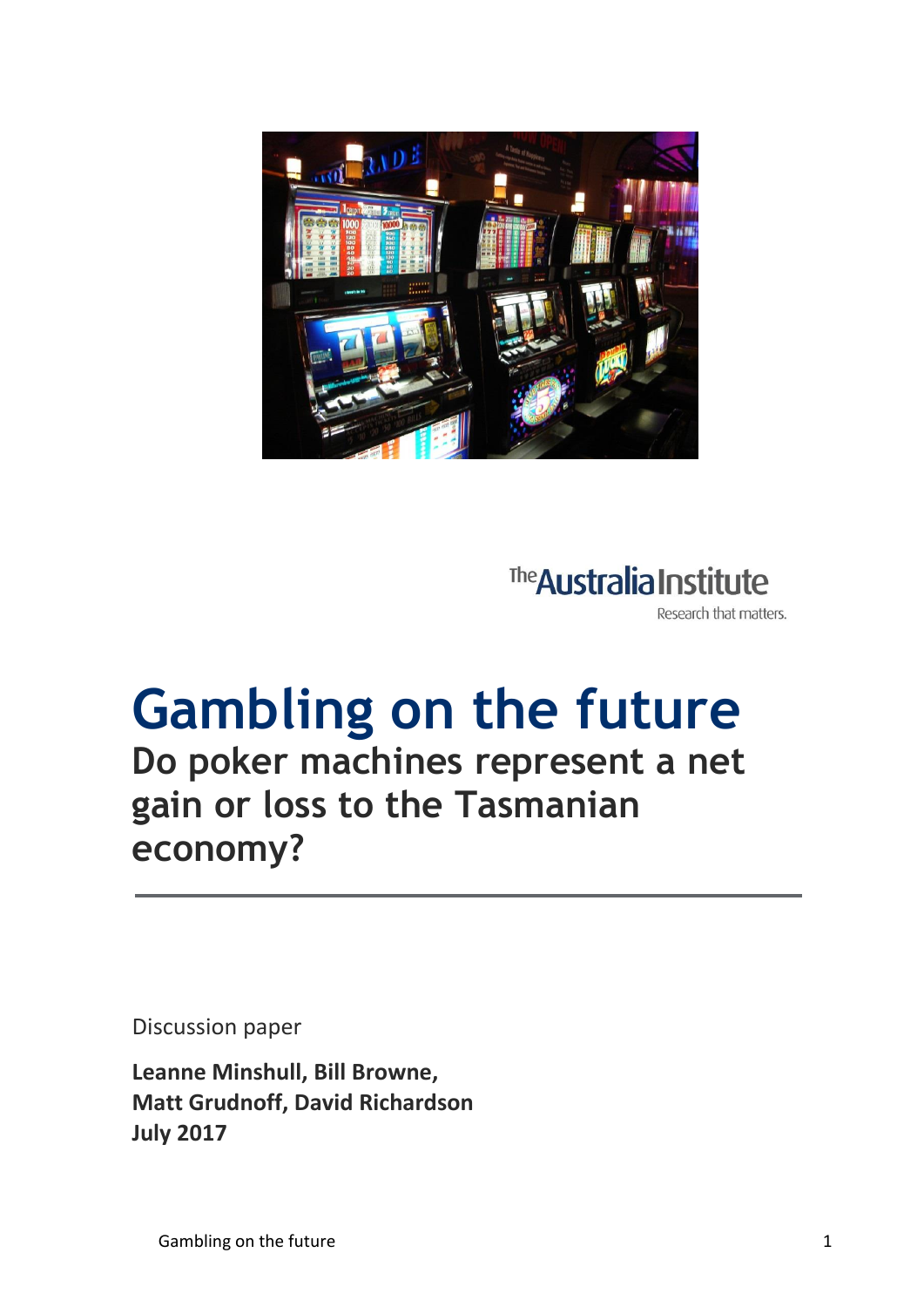### **ABOUT THE AUSTRALIA INSTITUTE**

The Australia Institute is an independent public policy think tank based in Canberra. It is funded by donations from philanthropic trusts and individuals and commissioned research. Since its launch in 1994, the Institute has carried out highly influential research on a broad range of economic, social and environmental issues.

### **OUR PHILOSOPHY**

As we begin the 21st century, new dilemmas confront our society and our planet. Unprecedented levels of consumption co-exist with extreme poverty. Through new technology we are more connected than we have ever been, yet civic engagement is declining. Environmental neglect continues despite heightened ecological awareness. A better balance is urgently needed.

The Australia Institute's directors, staff and supporters represent a broad range of views and priorities. What unites us is a belief that through a combination of research and creativity we can promote new solutions and ways of thinking.

#### **OUR PURPOSE – 'RESEARCH THAT MATTERS'**

The Institute aims to foster informed debate about our culture, our economy and our environment and bring greater accountability to the democratic process. Our goal is to gather, interpret and communicate evidence in order to both diagnose the problems we face and propose new solutions to tackle them.

The Institute is wholly independent and not affiliated with any other organisation. As an Approved Research Institute, donations to its Research Fund are tax deductible for the donor. Anyone wishing to donate can do so via the website at https://www.tai.org.au or by calling the Institute on 02 6130 0530. Our secure and user-friendly website allows donors to make either one-off or regular monthly donations and we encourage everyone who can to donate in this way as it assists our research in the most significant manner.

Level 1, Endeavour House, 1 Franklin St Canberra, ACT 2601 Tel: (02) 61300530 Email: mail@tai.org.au Website: www.tai.org.au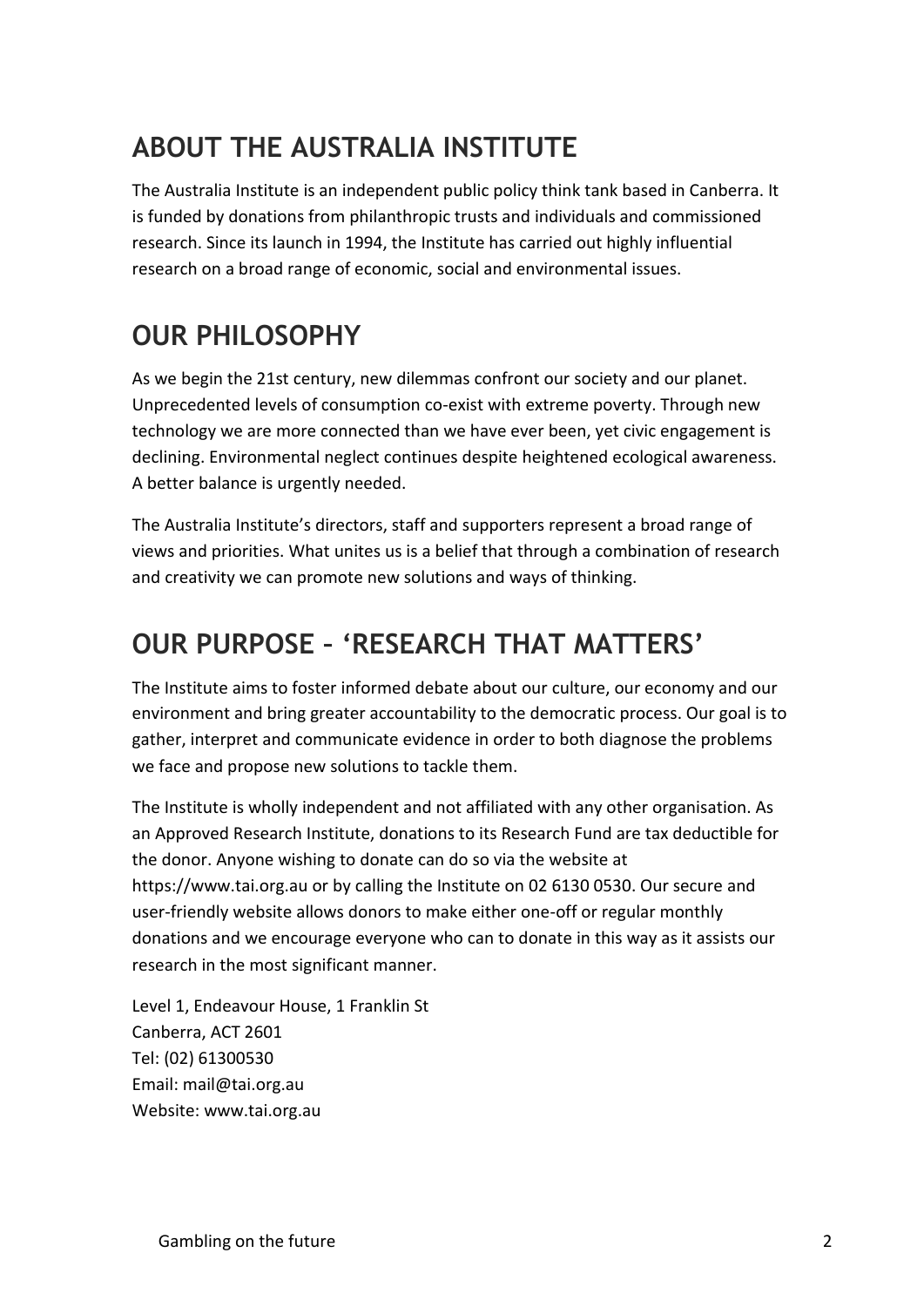# **Summary**

The Tasmanian Joint Select Committee on Future Gaming Markets is currently considering the future of poker machines in Tasmania, including a possible reduction in the number of machines and whether to retain the monopoly position of Federal Group (set to expire in 2023). The Committee has received 148 submissions and held six days of public hearings.

This paper looks at some historic estimates of the impact on employment and state GDP from a phase out of poker machines, and provides recent alternative data from the ABS and the Productivity Commission.

Our research finds that under most models, the cost of poker machine-related problem gambling (up to \$153.3 million in 2011 dollars) far exceeds revenue from poker machine-related gambling taxes and fees (\$53.4 million in 2016).

Previous estimates of the impact of phasing out poker machines on employment are inconsistent with recent ABS statistics. ABS data suggests gambling employment in Tasmania of around 1,500 people, rather than over 4,000 as calculated in the most recent government-commissioned social and economic impact study.

Venue operators estimated that half of their staff were employed "directly as a result of gambling", and say that they employ low-skilled people who might otherwise struggle to find a job. In contrast to this, the 2010 Productivity Commission found that although the gambling industry employs many people, in its absence those people may easily find employment elsewhere. The Commission further noted that modelling undertaken on behalf of the gaming industry found "no long-run effect on national employment from even full prohibition of the gambling industries". $1$ 

Figures relied upon to estimate impact to the State's GDP may also be over-estimated as scenarios were also limited to considering the end of the Tasmanian gambling industry as a whole rather than just the phase out of poker machines.

<sup>1</sup> Productivity Commission (2010) *Gambling,* volume 1, s 6.28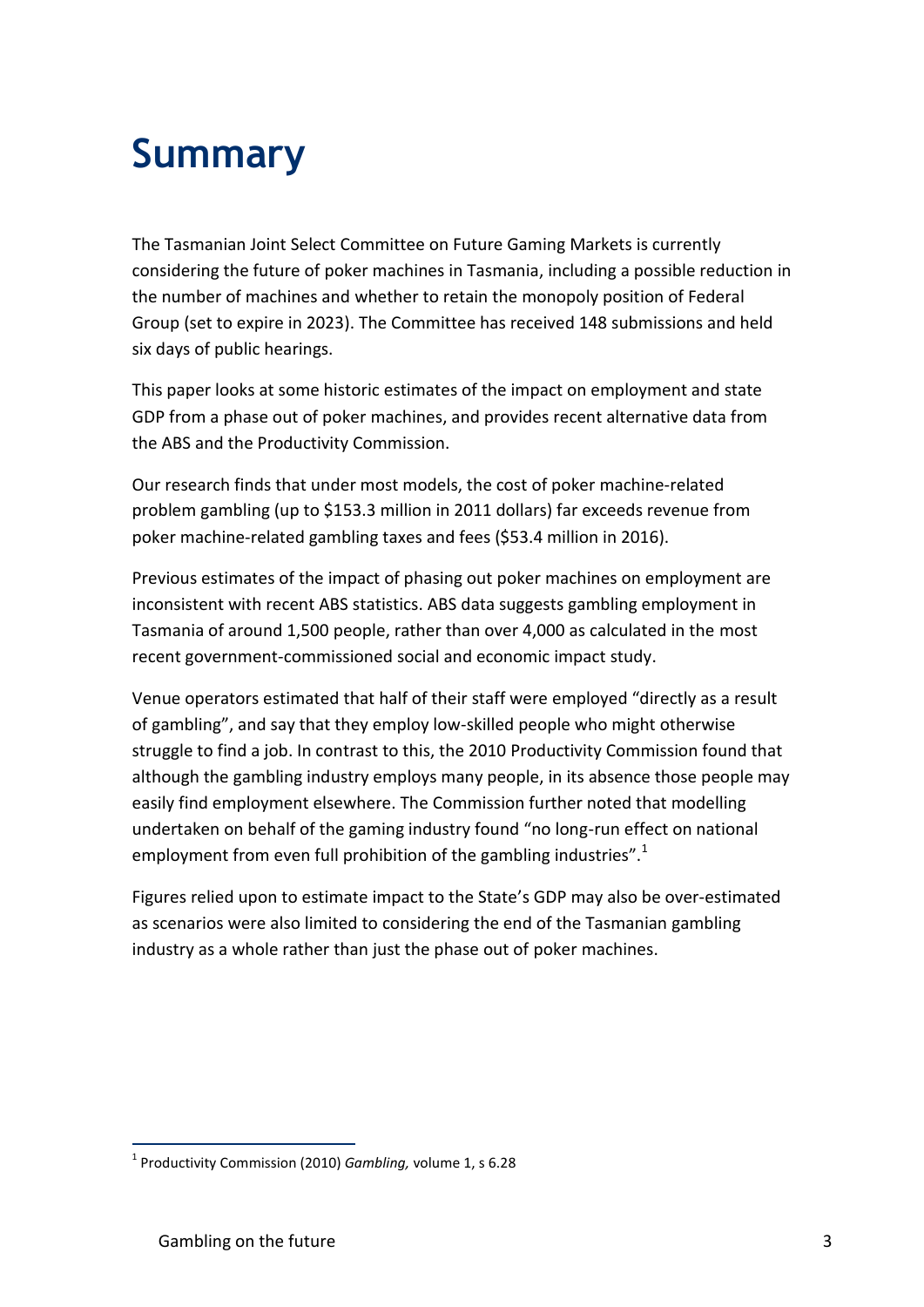# **The Tasmanian gambling industry overview**

In Tasmania, poker machines (also known as electronic gaming machines or EGMs) are found in three types of business:

- In clubs and hotels
- In the two casinos (Hobart and Launceston)
- On the Spirit of Tasmania vessels

90 hotels have a total of 2,248 machines and seven clubs have a total of 127 machines,<sup>2</sup> for a total of 2,375 (there is a cap of 2,500 for hotels and clubs).<sup>3</sup> There are 1,185 casino poker machines and 36 on the Spirit of Tasmania vessels.<sup>4</sup> This is a total of 3,596 machines.

Poker machines are the only gambling currently operating on the Spirit of Tasmania; clubs and hotels and casinos also run keno games and the casinos have table games as well.

The Tasmanian Liquor and Gaming Commission estimates that player expenditure on gambling was \$277.7 million in 2015-16. Of this, \$76.9 million was on poker machines in casinos and Spirit of Tasmania vessels and \$114.2 million was on poker machines in hotels and clubs (for a total of \$191.1 million, or 69% of total player expenditure).<sup>5</sup>

Among Tasmanian gaming venues in a 2014 survey, 73% of revenue comes from food and beverage sales and only 14% from gambling (mostly poker machines). Only 17% of licensed (alcohol-serving) venues are gambling venues. $<sup>6</sup>$ </sup>

 2 Tasmanian Liquor and Gaming Commission (2016) *Annual Report 2015-2016,* p 14

<sup>3</sup> Tasmanian Department of Treasury and Finance (n.d.) *Gaming and Wagering Industry Data,*  [http://www.treasury.tas.gov.au/liquor-and-gaming/legislation-and-data/gambling-industry](http://www.treasury.tas.gov.au/liquor-and-gaming/legislation-and-data/gambling-industry-data/gaming-and-wagering-industry-data)[data/gaming-and-wagering-industry-data](http://www.treasury.tas.gov.au/liquor-and-gaming/legislation-and-data/gambling-industry-data/gaming-and-wagering-industry-data)

<sup>4</sup> Tasmanian Department of Treasury and Finance (n.d.) *Gaming and Wagering Industry Data,*  [http://www.treasury.tas.gov.au/liquor-and-gaming/legislation-and-data/gambling-industry](http://www.treasury.tas.gov.au/liquor-and-gaming/legislation-and-data/gambling-industry-data/gaming-and-wagering-industry-data)[data/gaming-and-wagering-industry-data](http://www.treasury.tas.gov.au/liquor-and-gaming/legislation-and-data/gambling-industry-data/gaming-and-wagering-industry-data)

<sup>5</sup> Tasmanian Liquor and Gaming Commission (2016) *Annual Report 2015-2016,* p 10

<sup>6</sup> ACIL Allen Consulting (2015) *Third Social and Economic Impact Study of Gambling in Tasmania,* volume

<sup>1,</sup> p 47,<http://www.treasury.tas.gov.au/Documents/20150109SEISVolume1FINAL.PDF>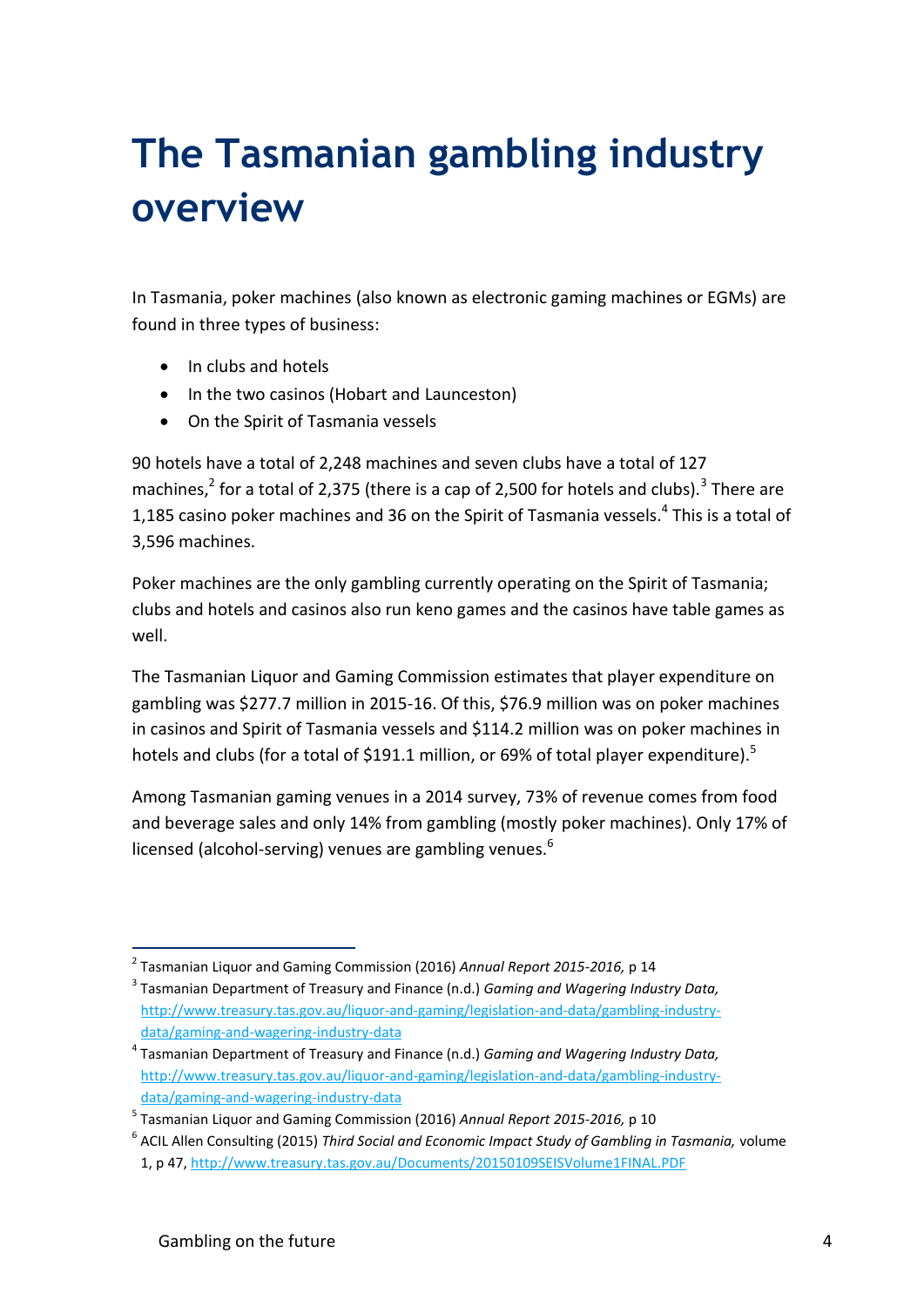### **Harm caused by gambling**

In 2013, the Tasmanian Gambling Prevalence Survey estimated that 38.8% of Tasmanian adults are non-gamblers, 54.9% are non-problem gamblers, 3.9% are low risk gamblers, 1.8% are moderate risk gamblers and 0.5% are problem gamblers.<sup>7</sup>

People living in low SES local government areas are twice as likely to be problem gamblers.<sup>8</sup> This is reflected in the distribution of poker machines, which are more frequent in lower SES Local Government Areas than their higher SES comparison areas.<sup>9</sup>

The average annual expenditure from problem gamblers is \$14,210, compared to \$2,810 for moderate risk gamblers, \$3,167 for low risk gamblers and \$606 for nonproblem gamblers.<sup>10</sup>

In Tasmania, 20.5% of total gambling expenditure is from moderate risk/problem gamblers, 20.5% is from low risk gamblers and the remaining 59.0% is from nonproblem gambling.<sup>11</sup>

Poker machines are the most popular form of gambling for problem gamblers. Poker machine gambling expenditure is 60% at-risk gambling, in contrast to non-poker machine gambling expenditure which is less than 40% at-risk gambling (see Figure 2, below). Among those seeking support for their gambling, 80% identified poker machines as their "primary gambling activity". That 80% is made up of 56% identifying poker machines in hotels and clubs and 24% identifying poker machines in casinos.<sup>12</sup>

The 2013 Tasmanian Gambling Prevalence Survey had similar findings, although due to small sample sizes the moderate risk and problem gambler categories have been combined:

<sup>7</sup> ACIL Allen Consulting (2015) *Third Social and Economic Impact Study,* volume 1, p 31-32, 34

<sup>8</sup> ACIL Allen Consulting (2015) *Third Social and Economic Impact Study,* volume 1, p 31-32, 34

<sup>9</sup> ACIL Allen Consulting (2015) *Third Social and Economic Impact Study,* volume 1, p 92

 $10$  Note the counterintuitive statistic that low risk gamblers lose more on average than moderate risk ones. ACIL Allen Consulting (2015) *Third Social and Economic Impact Study,* volume 1, p 31-32, 34

<sup>11</sup> ACIL Allen Consulting (2015) *Third Social and Economic Impact Study,* volume 1, p 31-32, 34

<sup>12</sup> ACIL Allen Consulting (2015) *Third Social and Economic Impact Study,* volume 1, p 64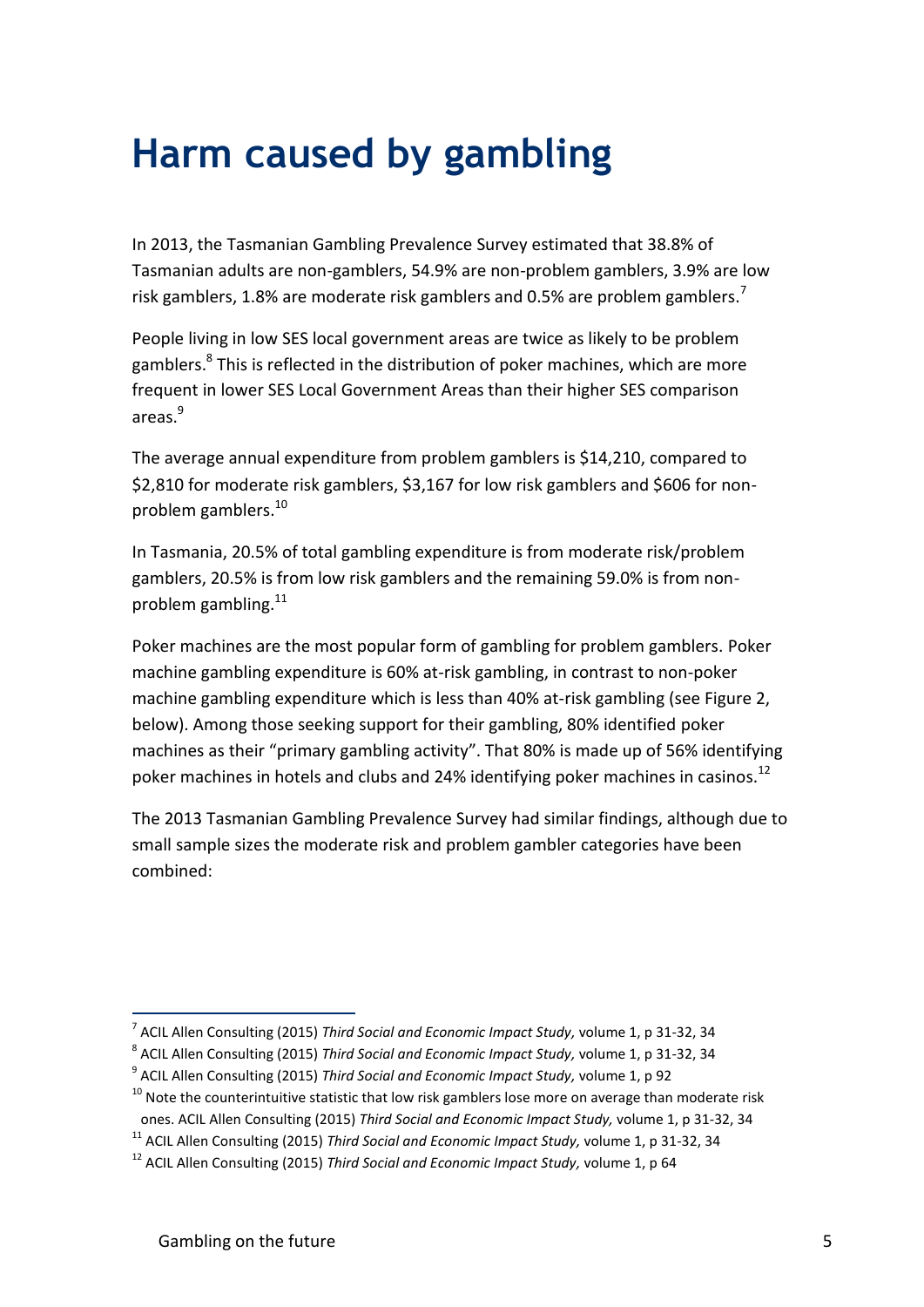

#### **Figure 1: Gambling activity by gambling severity (PGSI), 2013**

Note: Moderate risk and problem gambling Bingo results were suppressed due to Relative Standard Error>50% or privacy concerns but included in totals where applicable. 'Any other activity' and 'Day trading' is not reported due to limited publishable data. Source: 2013 Tasmanian Gambling Prevalence Survey, Q.s - B1 and E1.

Source: ACIL Allen Consulting (2015) *Third Social and Economic Impact Study of Gambling in Tasmania, volume 1,* p 34





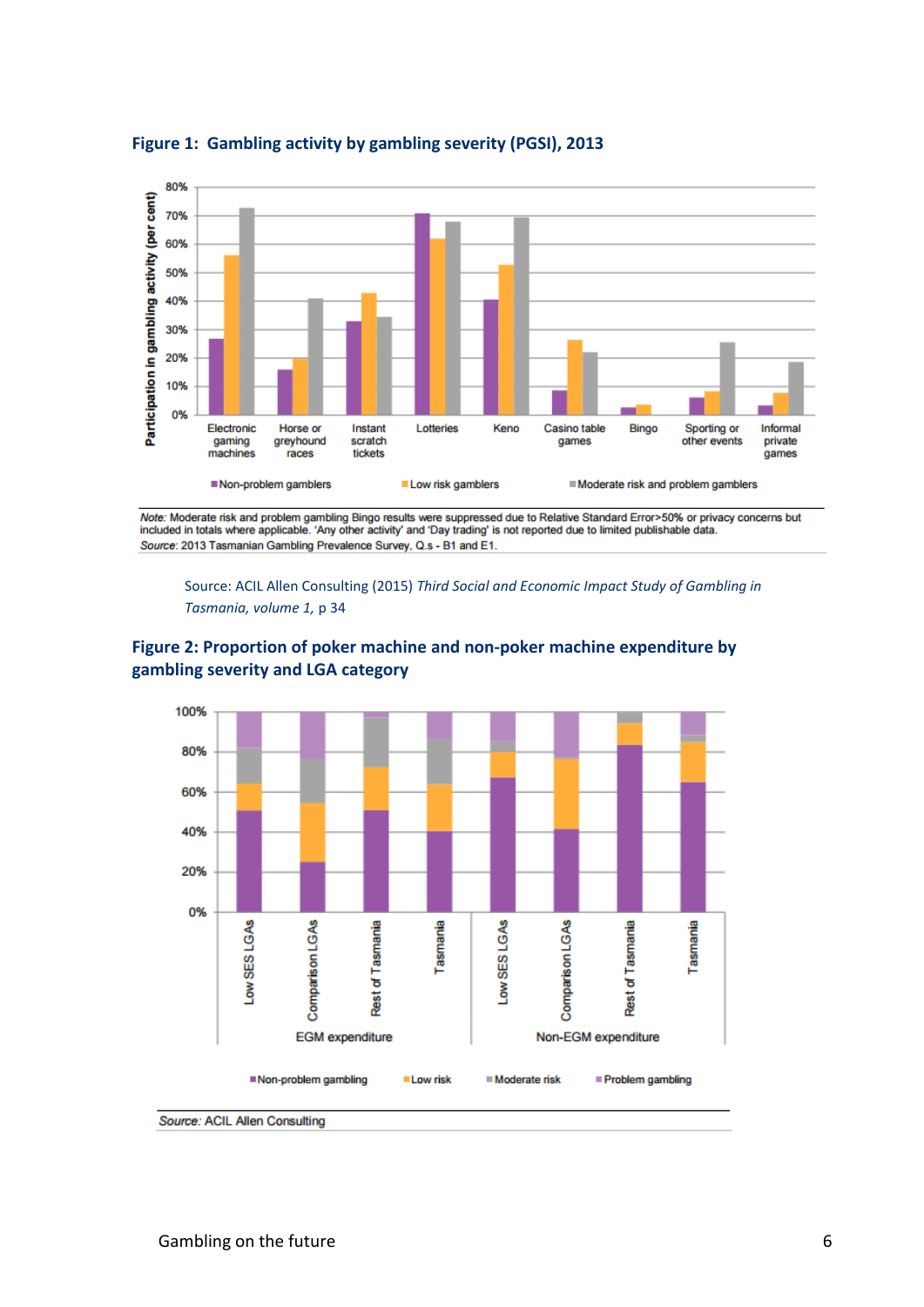Source: ACIL Allen Consulting (2015) *Third Social and Economic Impact Study of Gambling in Tasmania, volume 1*, p 144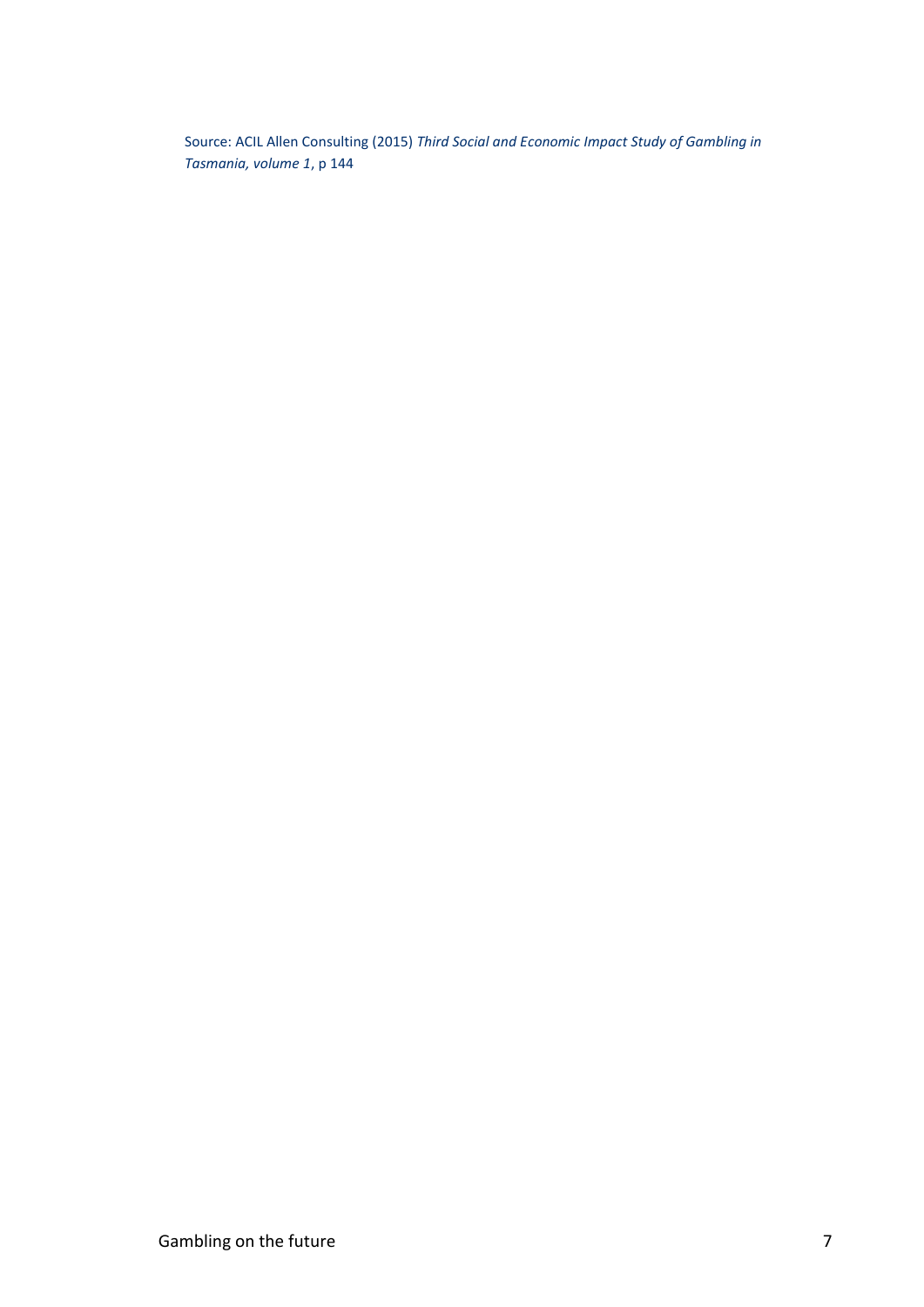# **State government revenue from Poker machines**

Gaming machines are variably taxed:

- 25.88% of annual gross profit for poker machines in hotels and clubs and casinos, plus a further 4% Community Support Levy for poker machines in hotels and clubs
- 17.91% of annual gross profit for TT-Line poker machines (i.e. the poker machines on the Spirit of Tasmania vessels) $^{13}$

In 2015–16, the Tasmanian Liquor and Gaming Commission identified taxes from gambling of \$85.1 million, and a further \$11.3 million revenue in licence fees and penalties (for a total of \$96.4 million).

Poker machine-related line items are:

- Taxation from gaming machines in casinos and Spirit of Tasmania vessels, \$19.8 million (99% of all gambling taxes collected from casinos)
- Taxation from gaming machines in hotels and clubs, \$29.6 million (93% of all gambling taxes collected from hotels and clubs)
- Casino and Spirit of Tasmania vessel licence fees of \$3.6 million
- Hotel and club fees of \$0.3 million
- Casino and hotel and club penalties of less than \$0.1 million

This represents a total of \$53.4 million in revenue from poker machine taxes and licence fees and penalties from casinos and hotels and clubs (where poker machines represent the majority of gambling expenditure). This is 55% of state government gambling revenue.

Note that poker machines represent 69% of total player expenditure, but only 55% of state government gambling revenue. Collecting the taxes and licence fees is also expensive compared to other taxes. It costs about \$5 million per annum for the Tasmanian government to collect poker machine taxes and fees,<sup>14</sup> over 5% of total gambling state revenue.

<sup>13</sup> Tasmanian Liquor and Gaming Commission (2016) *Annual Report 2015-2016,* p 9

<sup>14</sup> Boyce (2017) *Losing Streak: How Tasmania Was Gamed by the Gambling Industry*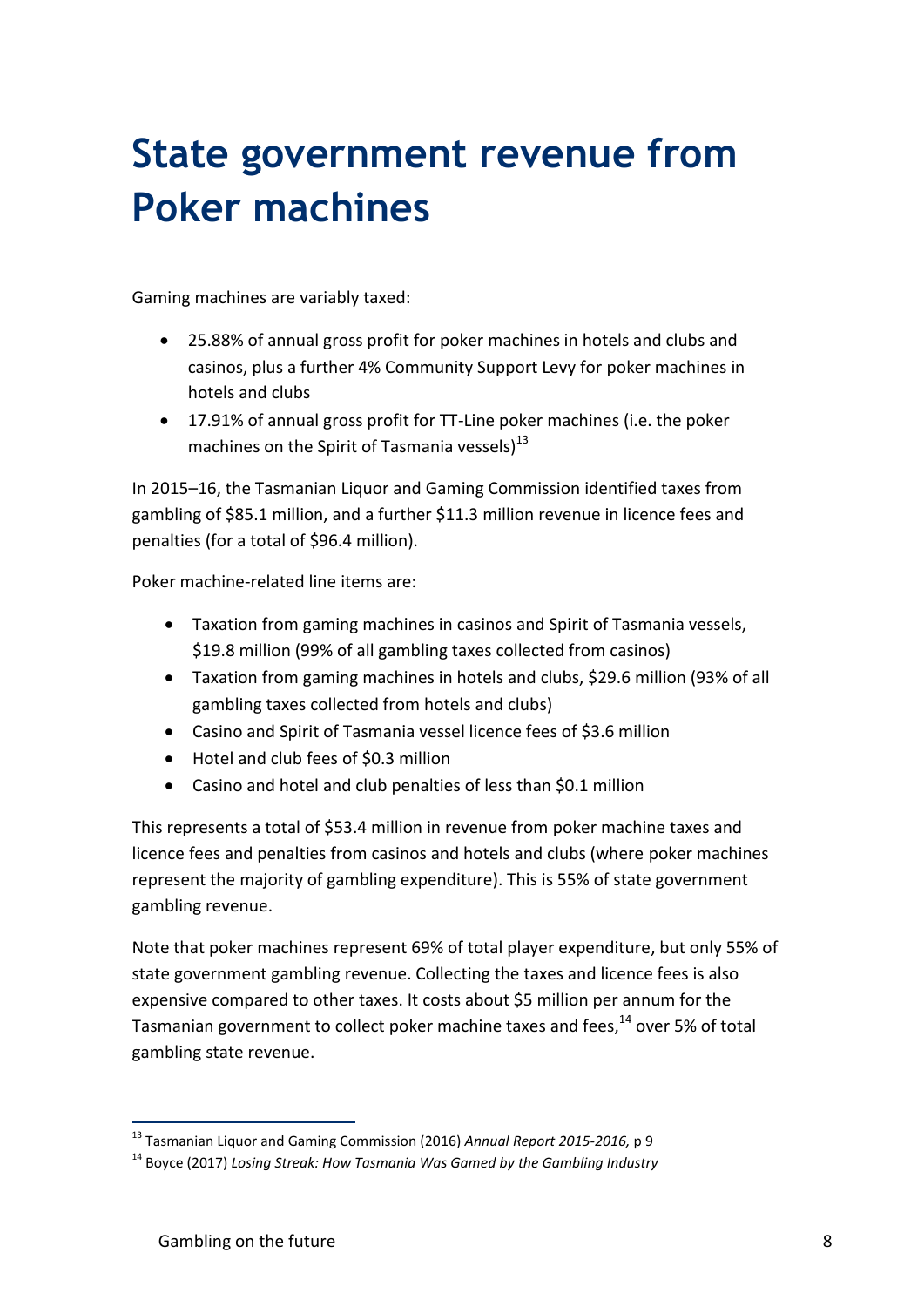These figures accord with the Tasmanian budget forecast of \$56.4 million in casino tax and licence fees for 2016-2017, out of a total \$97.7 million from gambling taxes.<sup>15</sup> So although the budget line item of casino tax and licence fees includes keno and table gaming, it accords closely with the figures for just poker machines.

Less of Tasmania's total state revenue comes from gambling taxation overall and less specifically from poker machines in particular than most other states, as demonstrated in the chart below:



**Figure 3: Gambling taxation as a proportion of total state revenue, by jurisdiction, 2012-13**

Note: Tasmanian race betting taxes is not included. Source: ABS 2014d, ABS 2014e

> Source: ACIL Allen Consulting (2015) Third Social and Economic Impact Study of Gambling in Tasmania, volume 1, p 110

#### **COMMUNITY SUPPORT LEVY**

The Community Support Levy raises about \$5 million per annum.

For poker machine operators, the Community Support Levy is paid by licensees on top of other taxes. It does not come out of government revenue. Other arrangements exist for Internet gambling, but most of the Levy comes from poker machines.

<sup>1</sup> <sup>15</sup> Tasmanian Government (2016) *Tasmanian 2016-17 Budget Paper No 1*, p 88, [http://www.sro.tas.gov.au/domino/dtf/dtf.nsf/LookupFiles/2016-17-Budget-Paper-No-](http://www.sro.tas.gov.au/domino/dtf/dtf.nsf/LookupFiles/2016-17-Budget-Paper-No-1.pdf/$file/2016-17-Budget-Paper-No-1.pdf)[1.pdf/\\$file/2016-17-Budget-Paper-No-1.pdf](http://www.sro.tas.gov.au/domino/dtf/dtf.nsf/LookupFiles/2016-17-Budget-Paper-No-1.pdf/$file/2016-17-Budget-Paper-No-1.pdf)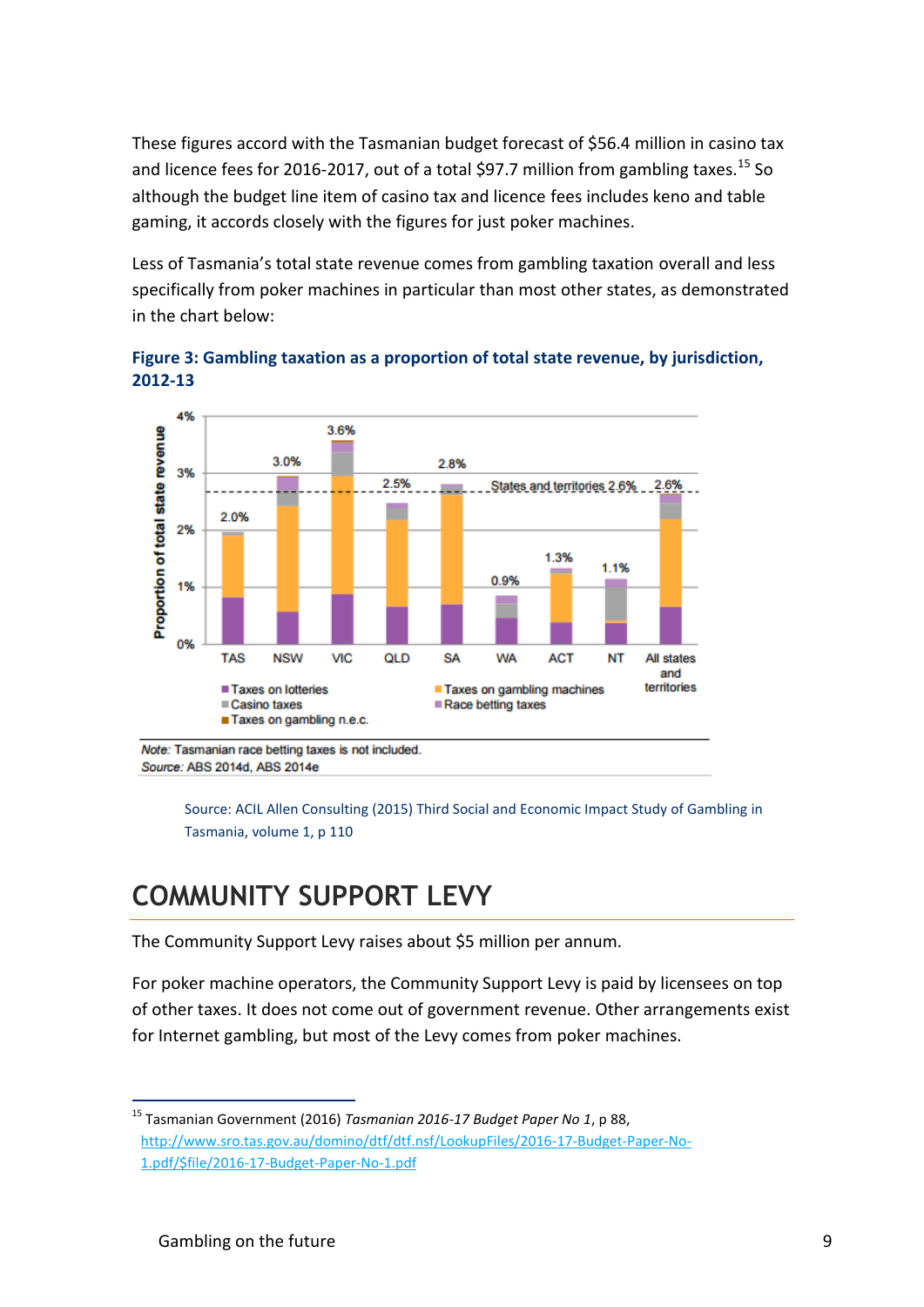It is levied at 4% of annual gross profit of poker machines in hotels and clubs (but not on poker machines in casinos).<sup>16</sup>

Half of the Community Support Levy goes to a variety of problem gambling measures, with the other half going to charitable and sport and recreation organisations.

<sup>16</sup> Tasmanian Liquor and Gaming Commission (2016) *Annual Report 2015-2016,* p 9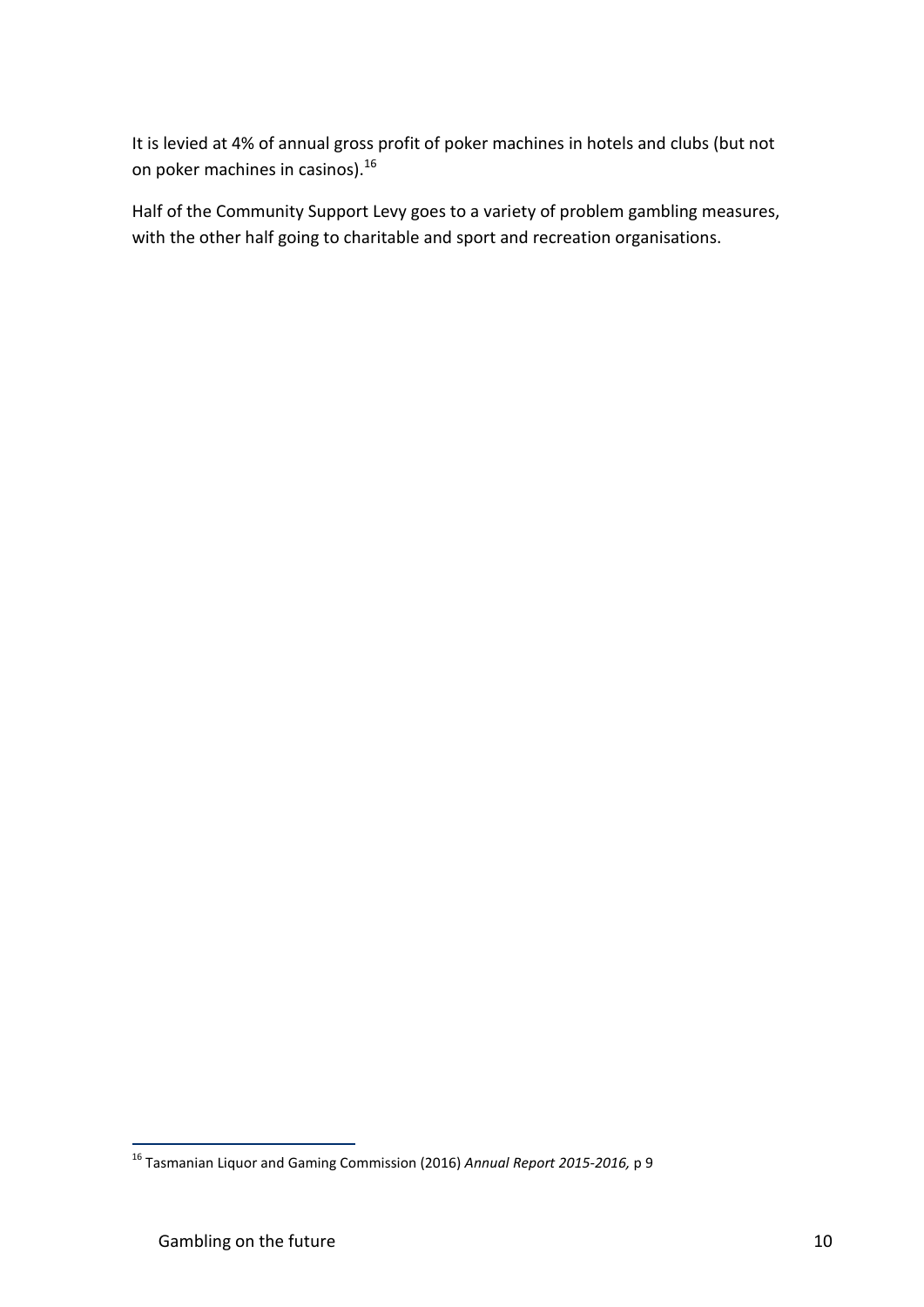### **Social costs lead to a net loss**

The Second Social and Economic Impact Study of Gambling in Tasmania (by the Allen Consulting Group) in 2011 applied Productivity Commission survey results to Tasmania, to estimate the social costs of problem gambling in Tasmania.<sup>17</sup> They considered the costs of problem gambling among moderate-risk and problem (i.e. high-risk) gamblers under three scenarios: where the rate of moderate gamblers experiencing the same costs as high-risk gamblers is 25% (the "narrow application"), where it is 50% (the "moderate application") and where it is 75% (the "broad application").

Allen Consulting found that in the narrow application, problem gambling costs \$37– \$104 million per year, in the moderate application \$51–\$144 million and in the broad application \$64–\$184 million (all 2011 dollars).

Social costs were calculated by Allen Consulting by considering how many problem gamblers experienced negative social impacts – including financial, productivity and employment, crime and legal and personal and family impacts – and then assigning a monetary value to those impacts. For example, 6.5% of problem gamblers had seriously considered suicide in the past twelve months, and 1.5% had attempted it. This was assessed as a social cost of \$10–\$35.7 million. Similarly, 74.5% of partners and 47.8% of parents were adversely affected by their problem gambler partner or child, causing \$17–\$110.3 million in emotional distress to immediate family and parents and \$3.1–\$16.8 million in emotional cost of divorce.

Poker machines are responsible for the vast majority of these costs: \$30.7 million out of \$37 million in the lowest figure and \$153.3 million out of \$184 million in the highest figure. Explaining the skewing of results to poker machines, Allen Consulting wrote:

One finding that is consistent across all cost estimates is that the large majority of estimated costs are attributable to [poker machines]. This is because the large majority (83 per cent) of total gambling expenditure by moderate risk/problem gamblers is on [poker machines]. In comparison, a smaller share (55 per cent) of total gambling expenditure is on [poker machines]. In other

<sup>1</sup> <sup>17</sup> The Allen Consulting Group (2011) *Second Social and Economic Impact Study of Gambling in Tasmania,* volume 1, p 129-136,

<http://www.treasury.tas.gov.au/Documents/Volume1secondgamblingSEIS.PDF>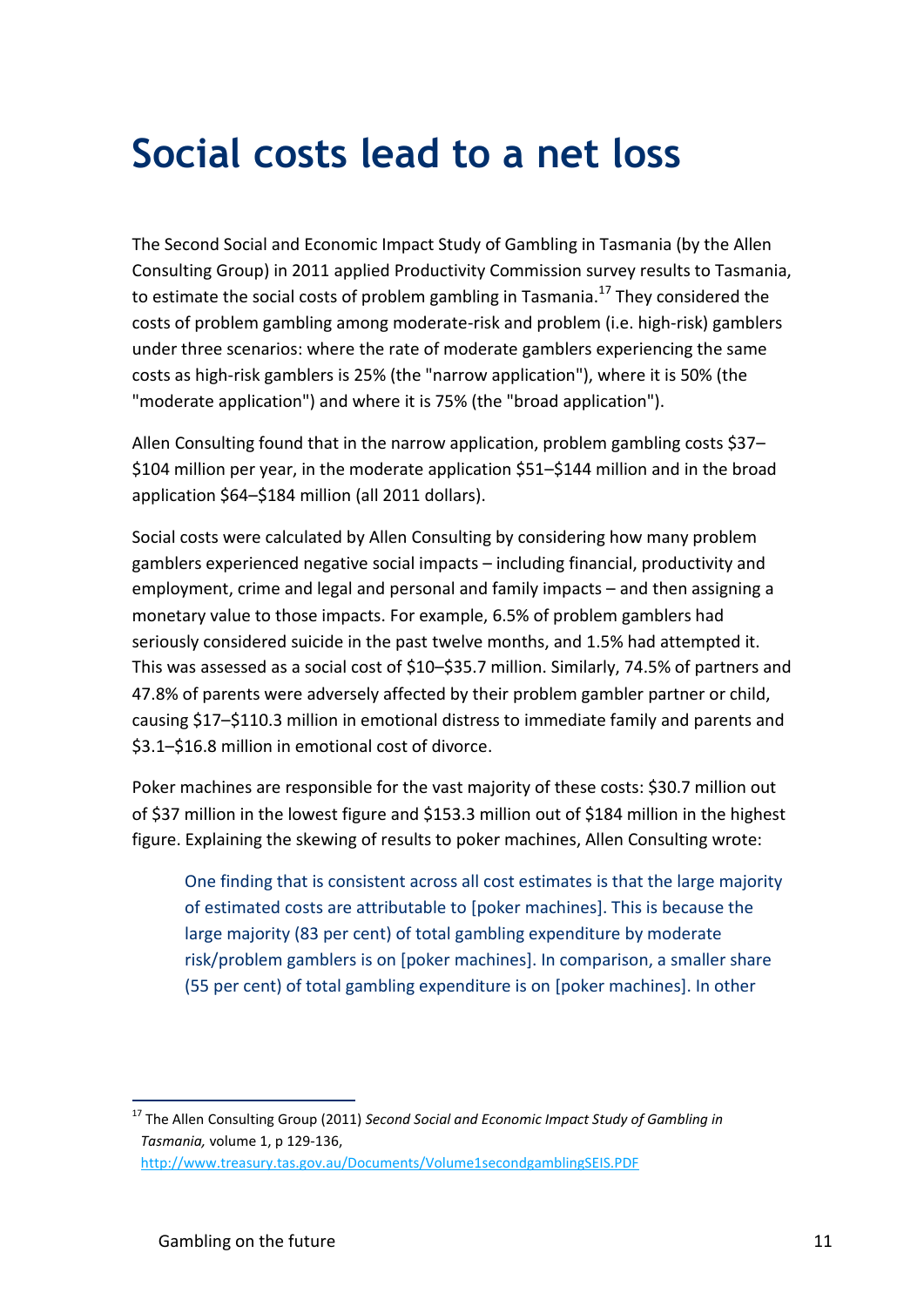#### words, [poker machines] tend to be associated with higher participation by problem gamblers and, therefore, higher gambling related social costs.<sup>18</sup>

The same study found that the estimated benefits of gambling in Tasmania in 2011 were \$174.2–\$221.9 million, of which poker machines accounted for \$80.7–\$106.9 million. Social costs of problem gambling were not accounted for in these figures, so at the higher range of estimates the social costs of poker machine-related problem gambling far exceed the total benefits of poker machine-related gambling.

The costs of poker machine-related problem gambling (between \$30.7 million and \$86.7 million even in the narrow application, and as high as \$153.3 million in the broad application, in 2011 dollars) in most estimates are much higher than State revenue from poker machine-related gambling taxes and fees, which was \$53.4 million in 2016.

The social costs of poker machine-related problem gambling are highly likely to exceed State revenue from poker machine-related gambling taxes and fees, and may also exceed the entire estimated benefit of poker machine-related gambling in Tasmania.

<sup>18</sup> The Allen Consulting Group (2011) *Second Social and Economic Impact Study,* volume 1, p 135-136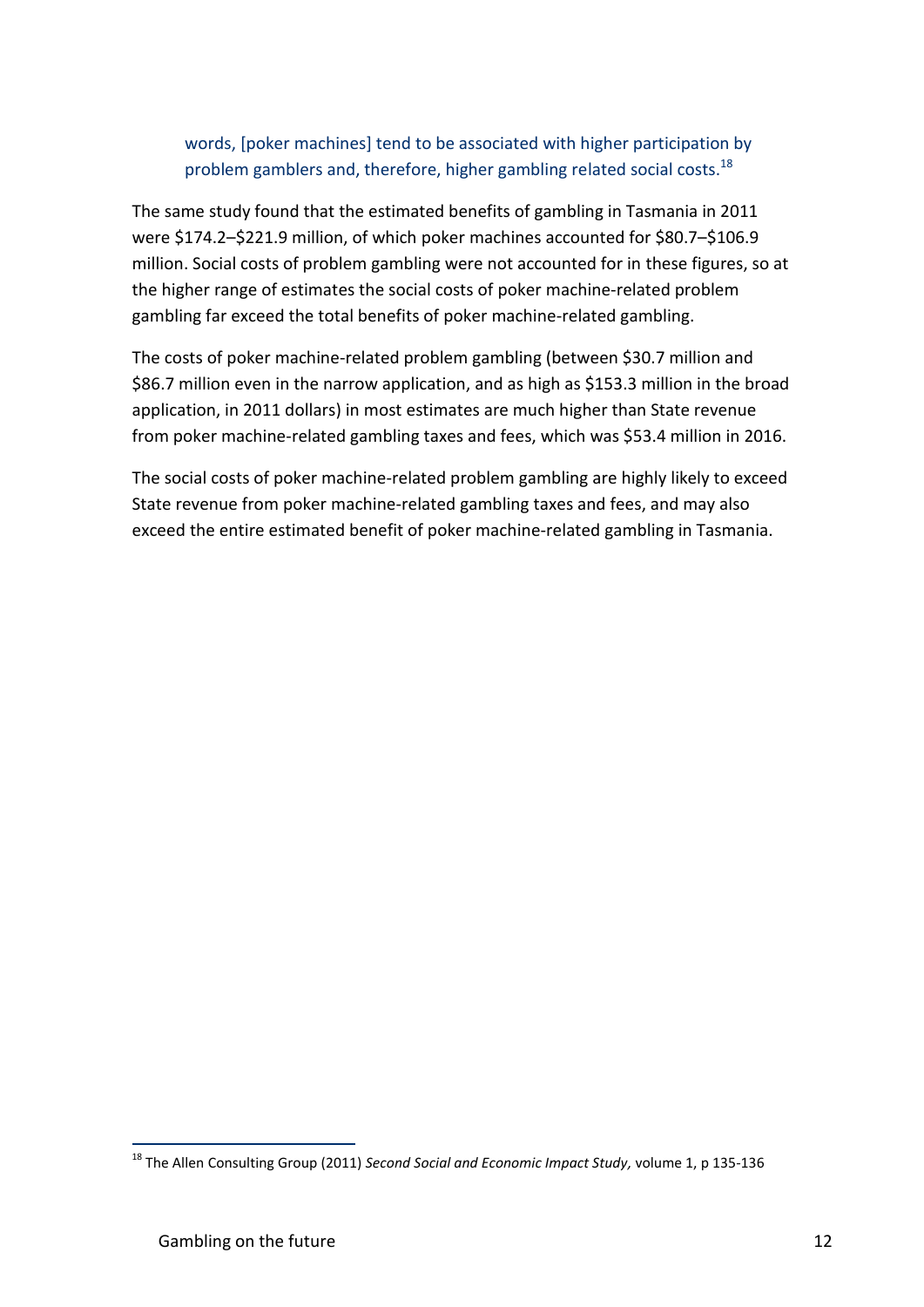### **Employment**

It is difficult to calculate the number of people employed by an industry like gambling, which often takes place as part of an existing, separate business – like a hotel, pub or club. It is even more difficult to figure out what share of this employment is generated by poker machines, rather than other forms of gambling. However, it seems likely that the figures provided in the Third Social and Economic Impact Study of Gambling in Tasmania are overly-optimistic, and that gambling is a minor employer in the state.

The Third Study estimated in 2015 that poker machine and keno gambling employed 3,170 Tasmanians, out of a total 4,061 Tasmanians employed in the industry (i.e. 78% of Tasmanians employed by the industry are in poker machine and keno gambling). The 3,170 figure consists of 2,778 licensed premises gaming operatives, 43 gaming operators and 349 technicians. These are not full-time equivalent figures. Overall, ACIL Allen estimates that Tasmania's gambling industry employs about 2% of the workforce.<sup>19</sup>

The inclusion of all licensed premises gaming operatives is controversial. As noted later in the Third Study, because many hospitality staff provide gambling services as only part of their duties, and because only a minority of employees are full-time, it is difficult to calculate the full-time equivalent jobs in the gambling industry. Of surveyed venue operators, only 19% of employees were full-time, and of full-time equivalent employees, only 19% were playing a role in the gambling category.<sup>20</sup>

The First Social and Economic Impact Study acknowledged this gap by multiplying the (then) 2,509 hotel and club staff by the rate of those with gambling roles, which was 15%. This resulted in a figure of 390 hotel and club staff with gambling roles, for a total employed by gambling of 1,395.<sup>21</sup> This represented 0.7% of employment in Tasmania at the time, in contrast to the ACIL Allen figure of 4,061 employed by gambling, or 2% of the workforce.

Multiplying the 2015 figure of 2,778 licensed premises gaming operatives by the 19% rate reported by venue operators gives 528 hotel and club staff with gambling roles.

<sup>1</sup> <sup>19</sup> ACIL Allen Consulting (2015) *Third Social and Economic Impact Study,* volume 1, p xvi, 122

<sup>20</sup> ACIL Allen Consulting (2015) *Third Social and Economic Impact Study,* volume 1, p 119

 $21$  The First Study noted that this is an underestimate since other employees also carry out gamblingrelated activities. SACES (2008) *First Social and Economic Impact Study into Gambling in Tasmania: Volume 1,* p 126.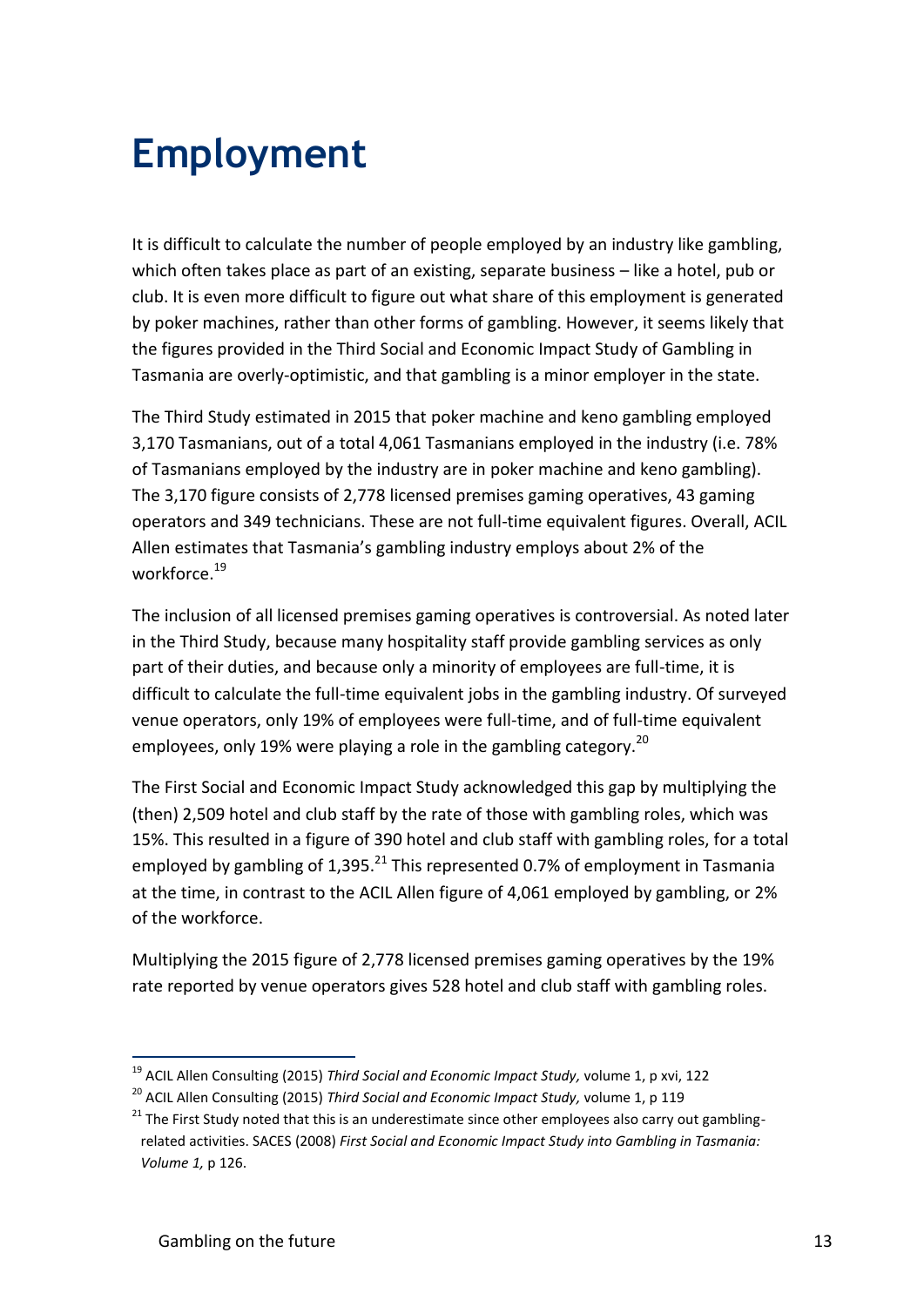This would reduce the total employed by poker machines to 920, and the total employed in gambling to 1,811.

These figures are closer to national figures reported by the ABS. The ABS labour force survey showed 23,600 gambling workers nationwide in May 2017.<sup>22</sup> Since Tasmania is 1.57% of the Australian economy, we would expect total gambling employment in Tasmania in the order of 370 people.

Similar figures emerge from the ABS survey of Australian industries, which found that 'gambling activities' in Australia employed 35,000 people, paid \$1,864 million in wages and earned an operating profit before tax of \$2,050 million.<sup>23</sup> Multiplying by Tasmania's 1.57% share of the economy gives a Tasmanian workforce of 548, wages bill of \$29.2 million and operating profit of \$32.1 million.

A similar analysis can be applied to the national accounts tourism satellite figures, which find that in 2015–16 \$966 million was spent on casinos and other gambling services with a value added of \$529 million, employing 2,600 people as part of the direct tourism component of the gambling industry.<sup>24</sup> Tasmania's share would be about \$15.1 million and \$8.3 million respectively, and 41 people employed for the tourism component of gambling.

It is also possible to use the ABS input–output tables to calculate indirect employment from gambling. Since the total intermediate goods for gambling in Australia are \$6,008 million, and the private sector employs a worker for every \$101,500 in value added,  $^{25}$ we would expect indirect employment of 926 people associated with the supply of the Tasmanian gambling industry.

Taken together, this data suggests gambling employment in Tasmania of around 1,500 people, rather than over 4,000 as calculated in the Third Study.

Venue operators have suggested that gambling jobs are higher paying than jobs elsewhere requiring the same skill level, or they employ people who would otherwise be unemployed. Venue operators estimated that half of their staff were employed "directly as a result of gambling", and say that they employ low-skilled people who might otherwise struggle to find a job. Federal Group says that it pays employees

 $^{22}$  ABS (2017) Labour Force, Australia, Detailed, Quarterly, May 2017, cat no 6291.0.55.003

<sup>&</sup>lt;sup>23</sup> ABS (2017) Australian Industry, 2015-16, Cat no 8155.0, 26 May

<sup>24</sup> ABS (2016) *Australian National Accounts: Tourism Satellite Account, 2015-16*, Cat no 5249.0, 21 December

<sup>25</sup> ABS (2017) *Australian National Accounts: Input-Output Tables - 2014-15*, Cat no 5209.0.55.001, 27 June.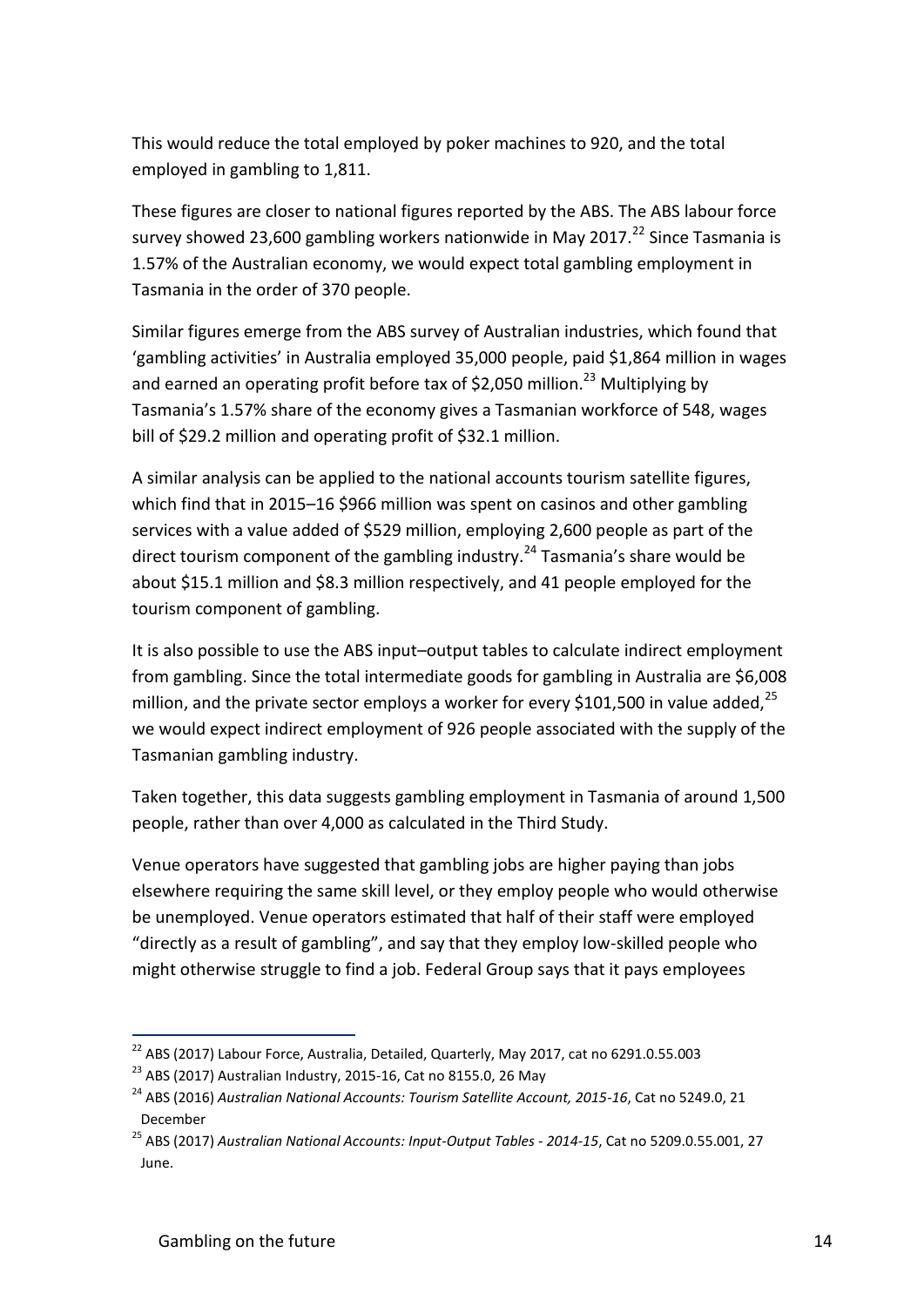better than the average for the hospitality industry.<sup>26</sup> Federal Group employs 1,792 Tasmanians across its business and says that harm minimisation measures have led to 150 employees losing their jobs. $27$ 

However, this self-reporting does not accord with independent findings. In 2010, the Productivity Commission considered the effects of the liberalisation of the gambling industry across Australia. It found that although the gambling industry employs many people, in its absence those people may easily find employment elsewhere:

the people employed in the gambling industries mostly live in major urban areas and have highly portable skills that are sought after across the service sector generally.<sup>28</sup>

The Productivity Commission noted that modelling undertaken on behalf of the gaming industry and other modelling on behalf of the Australian Hotels Association has found "no long-run effect on national employment from even full prohibition of the gambling industries".<sup>29</sup> In addition to this, Tasmania is currently experiencing a workforce shortage that would help absorb displaced workers. According to a 2016 Department of State Growth study, almost one third of Tasmanian tourism and hospitality businesses experience recruitment difficulties<sup>30</sup>

The employment figures from the Third Study are generous. Using arithmetic found in the First Study or applying nationwide ABS gambling industry data to Tasmania suggests that gambling employment is responsible for employing less than one percent of the workforce, under 2,000 people. Poker machines in turn are responsible for only part of gambling employment.

<sup>26</sup> ACIL Allen Consulting (2015) *Third Social and Economic Impact Study,* volume 1, p 116

<sup>27</sup> ACIL Allen Consulting (2015) *Third Social and Economic Impact Study,* volume 1, p 116-117

<sup>28</sup> Productivity Commission (2010) *Gambling,* volume 1, s 6.27

<sup>29</sup> Productivity Commission (2010) *Gambling,* volume 1, s 6.28

<sup>30</sup> Stenning and Associates (2016)*Tasmanian Tourism and Hospitality Industry* <http://www.stategrowth.tas.gov.au/?a=136546>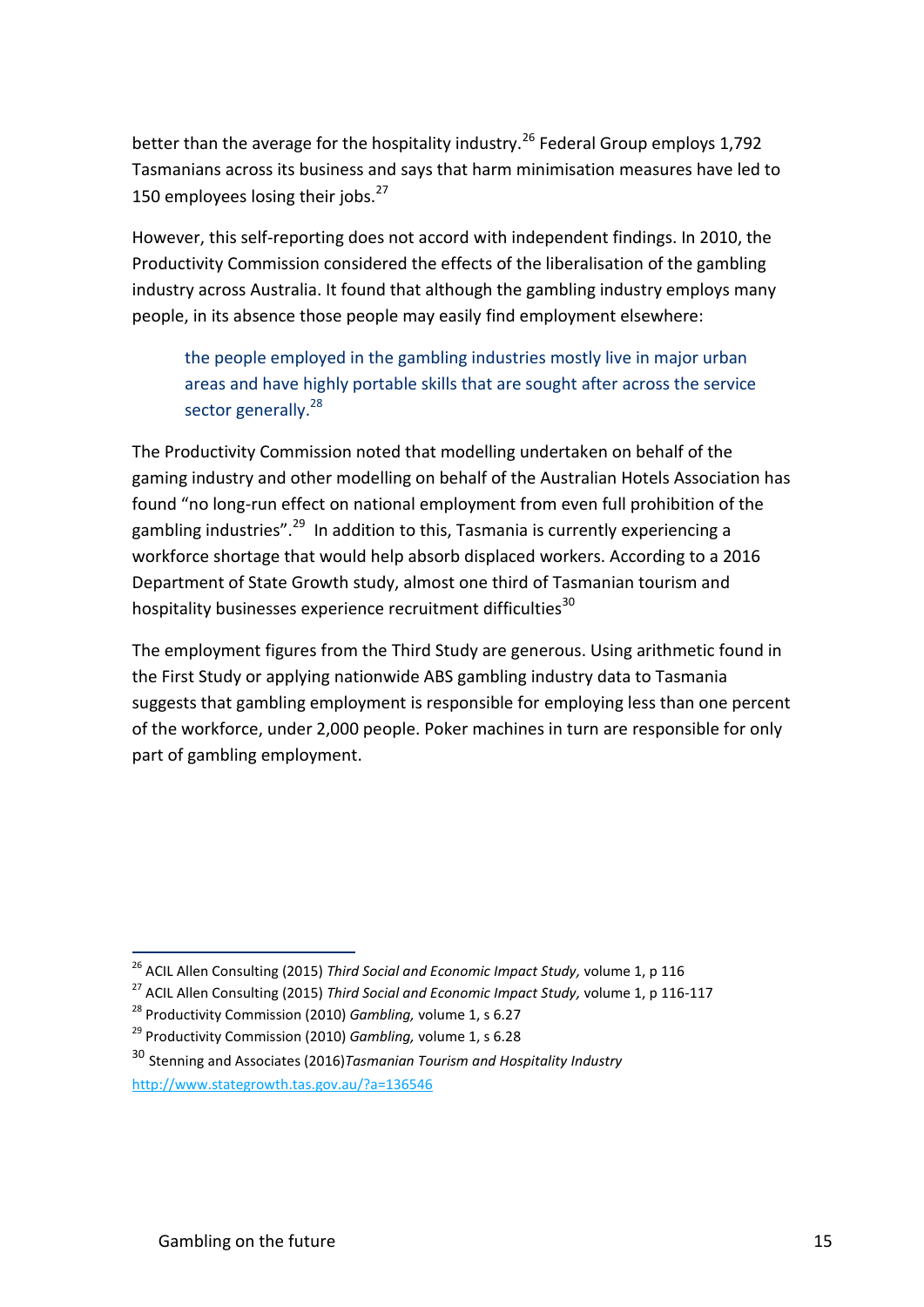# **Impact of phasing out poker machines to the State budget**

More work needs to be done into the specific cost of a total phase out of poker machines. Forecasting done in the past looked at a cessation of the gambling industry as a whole rather than limiting the analysis to poker machines only. The scenarios, undertaken by ACIL Allen Consulting in the Third Social and Economic Impact Study also made some surprising assumptions that require further investigation, if policy makers are to continue to rely upon it.

#### **SCENARIOS**

In the Third Study, ACIL Allen Consulting considered three scenarios where the gambling industry (not specifically poker machines) was reduced, finding in each a reduction of GDP and employment.

*Scenario 1 Cessation of gambling industry with substitution to 'offshore' gambling:* This scenario led to a reduction in real GDP by 1.10 per cent and 1.26 per cent reduction in employment relative to the base case.

*Scenario 2 Cessation of gambling industry, with substitution to other goods and services:* This scenario led to a reduction in real GDP by 0.66 per cent and 0.73 per cent reduction in employment relative to the base case.

*Scenario 3 Problem gambling in Tasmania halves:* This scenario led to a reduction in real GDP by 0.07 per cent and 0.10 per cent in employment. $31$ 

Each of the three scenarios were modelled and presented in the Third Study.<sup>32</sup> This included a breakdown of the impacts on output by industry. The modelling produced some surprising results. Note too that the findings of a reduction in employment run counter to the Productivity Commission's assessment that those in gambling employment may easily find work elsewhere.

<sup>1</sup>  $31$  The term "problem gambling" is apparently used in the ACIL Allen report in this context to mean atrisk gambling, which includes low risk, moderate risk and problem (i.e. high risk) gambling. ACIL Allen Consulting (2015) *Third Social and Economic Impact Study,* volume 1, p xvii

<sup>32</sup>ACIL Allen Consulting (2015) *Third Social and Economic Impact Study,* volume 1, Chapter 9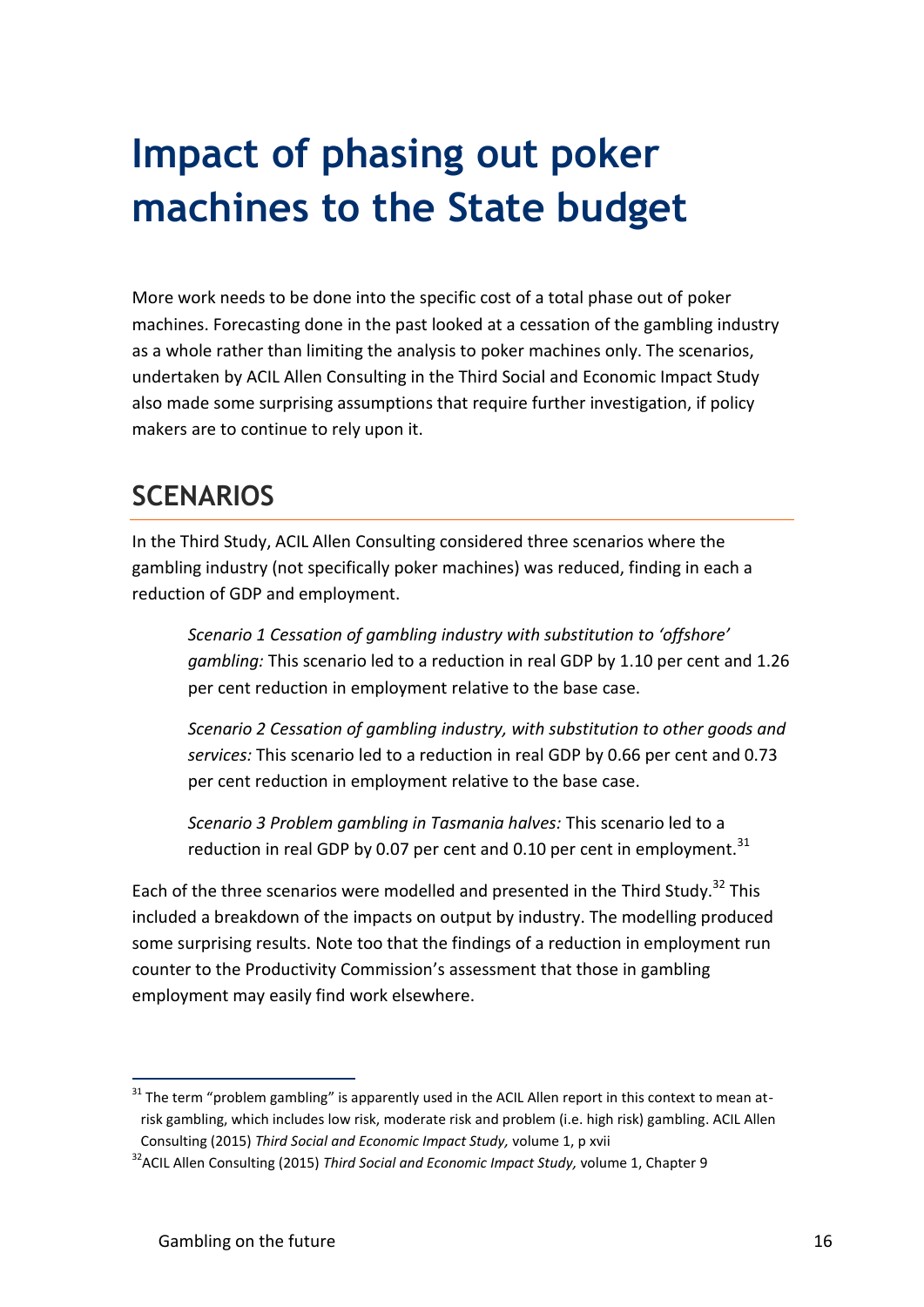Scenario 1 saw the largest fall in GDP. This scenario assumed that gambling ceased in Tasmania but the amount and type of gambling was unchanged because Tasmanians substituted for offshore gambling suppliers. As might be expected most industries saw their output fall as the gambling money left Tasmania. However, the likelihood of this scenario occurring is inconsistent with the majority of academic research showing a low rate of transference from poker machines to other forms of gambling.

Even if we follow the assumption that all gambling expenditure transfers offshore, the kinds of industries forecast to be impacted most is surprising. It might be expected that the largest impact would be in industries that are co-located with gambling, such as restaurants and retail trade. But instead the biggest impact was forecast in construction and business services.

Another surprising result was that some industries saw their output increase. These included agriculture, mining, education and transport. How the substitution of gambling from Tasmania to other jurisdictions could cause the mining industry to increase output is not explained.

Scenario 2 saw a more moderate fall in GDP as gambling ceased in Tasmania but people substituted for other goods and services. In this scenario it is surprising that GDP falls as much as it does as money previously spent on gambling is now spent on other goods and services. The modelling again breaks down the change in output by industry.

The industries that increase their output by the most under this scenario are ownership of dwellings and banking, finance and insurance. These are also surprising results. There is no clear analysis to explain them and it is difficult to see the logic between a decrease in spending on poker machines, particularly in low SES areas translating to an upsurge in finance and insurance.

The industry that saw one of the biggest fall in output was construction. This is also surprising particularly when paired with the biggest increase being to expenditure on 'ownership of dwellings'. Ownership of dwellings is not an industry per se, but rather a notional return to the owner of a dwelling based on the imputed rental value of the dwelling.

Scenario 3 saw the smallest impact on GDP. This is the scenario that assumed a halving of problem gamblers. The industries that were impacted by this were broadly similar to those that were impacted in scenario 2, although by smaller amounts. The industry that saw the biggest increase was ownership of dwellings and one of the biggest losers was construction.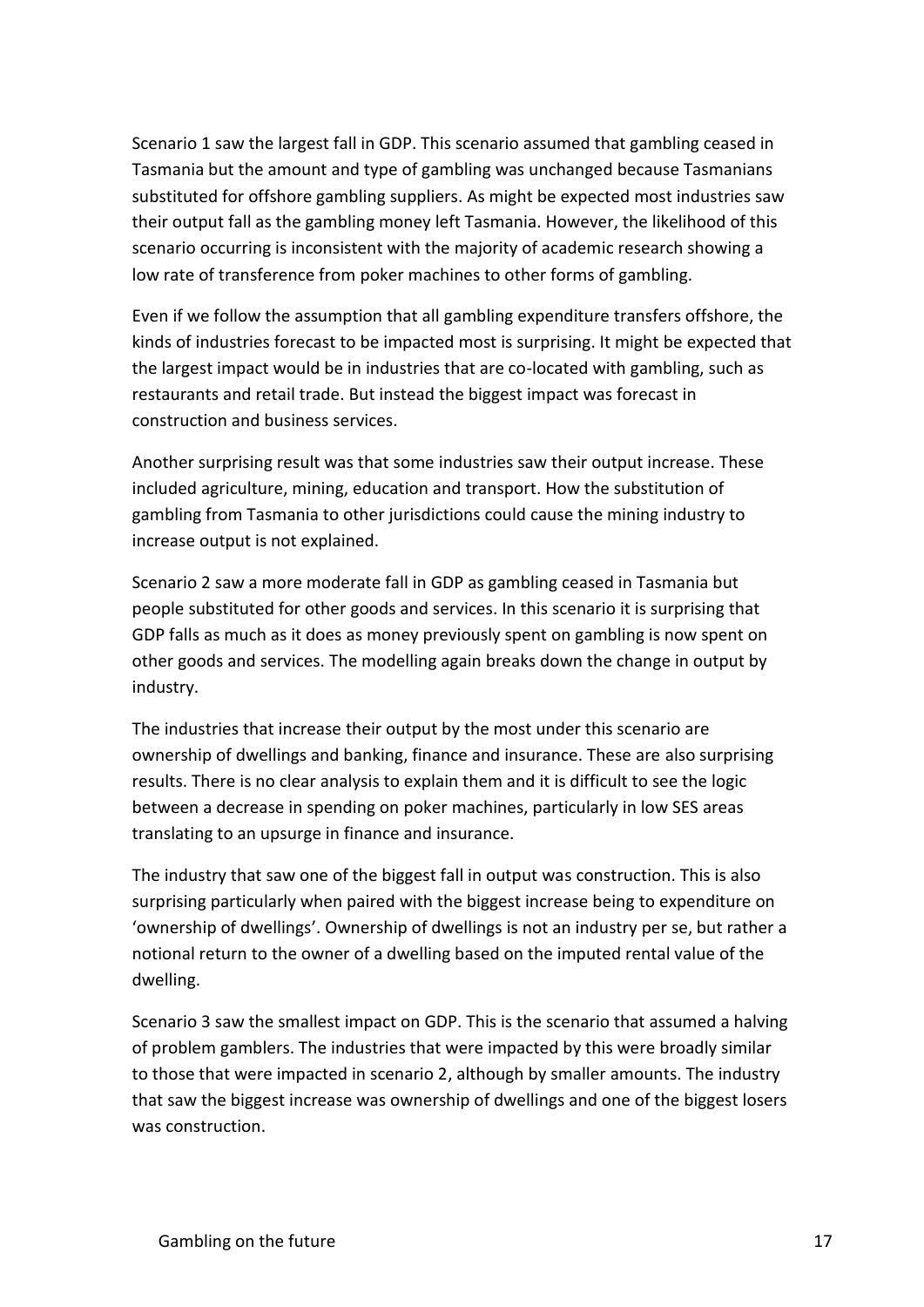What the industry breakdown highlights is that the model does not seem to consider what kinds of substitutions are taking place. The model seems to give little consideration to what people might do with their income if they were not gambling or where gambling outside Tasmania. This calls into question the usefulness of the modelling results, particularly for the impact on employment and income.

The modelling does not appear to be a particularly sophisticated attempt to understand the impacts on changes in gambling spending on the Tasmanian economy.